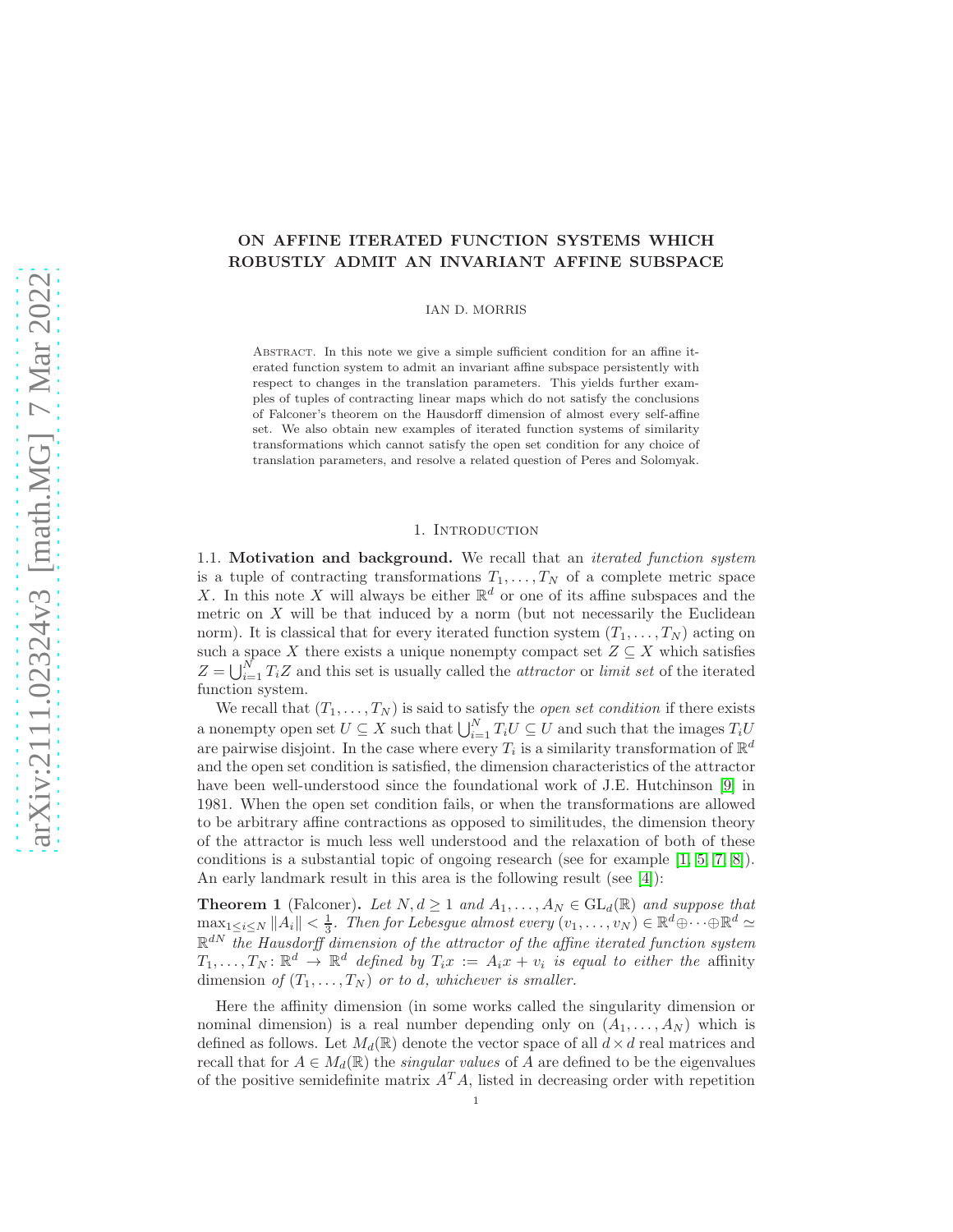### 2 IAN D. MORRIS

according to multiplicity. We denote the singular values of A by  $\sigma_1(A) \geq \sigma_2(A) \geq$  $\cdots \ge \sigma_d(A)$ . Following [\[4\]](#page-10-5), for every  $s \ge 0$  we define a function  $\varphi^s \colon M_d(\mathbb{R}) \to [0, \infty)$ by

$$
\varphi^s(A) := \begin{cases} \sigma_1(A) \cdots \sigma_{\lfloor s \rfloor}(A) \sigma_{\lceil s \rceil}(A)^{s - \lfloor s \rfloor} & \text{if } 0 \le s \le d, \\ |\det A|^{\frac{s}{d}} & \text{otherwise.} \end{cases}
$$

The *affinity dimension* of  $(A_1, \ldots, A_N) \in M_d(\mathbb{R})^N$  is then defined by

$$
\dim_{\text{aff}}(A_1,\ldots,A_N):=\inf\left\{s\geq 0\colon \lim_{n\to\infty}\frac{1}{n}\log\sum_{i_1,\ldots,i_n=1}^N\varphi^s(A_{i_1}\cdots A_{i_n})\leq 0\right\}.
$$

(When  $A_1, \ldots, A_N$  are invertible this infimum is attained, a fact which will be appealed to implicitly in §[2.2](#page-6-0) below.) When  $T_1, \ldots, T_N : \mathbb{R}^d \to \mathbb{R}^d$  are affine transformations of the form  $T_ix \equiv A_ix + v_i$  we will also write  $\dim_{\text{aff}} (T_1, \ldots, T_N) :=$  $\dim_{\text{aff}}(A_1,\ldots,A_N)$ . In the case where the transformations  $T_i$  are similarities with contraction ratios given by  $r_i \in (0,1)$ , we have  $\varphi^s(A_{i_1} \cdots A_{i_n}) \equiv r_{i_1}^s \cdots r_{i_n}^s$  for all  $\sum_{i=1}^{N} r_i^s = 1$ . This fact will also be appealed to in this introduction and in §[2](#page-5-0) below.  $s \geq 0$  and the affinity dimension is simply the unique solution  $s \geq 0$  to the equation

While Theorem [1](#page-0-0) is conventionally stated using the Euclidean norm, with only minor modifications to the proof any norm on  $\mathbb{R}^d$  may be used. (This modification has the advantage that both the conclusion of the theorem and its hypotheses become invariant with respect to change of co-ordinates in  $\mathbb{R}^d$ , whereas in the standard formulation only the conclusion has this property.) Subsequent work of B. Solomyak [\[17\]](#page-11-0) demonstrated that the constant  $\frac{1}{3}$  in Theorem [1](#page-0-0) may be relaxed to a value of  $\frac{1}{2}$  and also showed that no further improvement in the value of this constant is possible in general. In this note we will be concerned with examples of tuples of linear maps  $(A_1, \ldots, A_N)$  which are not  $\frac{1}{2}$ -contracting with respect to any norm on  $\mathbb{R}^d$  and for which the conclusions of Theorem [1](#page-0-0) do not hold. We first review some prior examples of this phenomenon.

1.2. The example of Przytycki, Urbański, Edgar and Solomyak. An ex-ample based on a construction of Przytycki and Urbański [\[13\]](#page-11-1) can be applied to show that the constant in Theorem [1](#page-0-0) cannot be replaced with  $\frac{1}{2} + \varepsilon$  for any  $\varepsilon > 0$ ; the relevance of Przytycki and Urbański's construction to this problem was first remarked upon by G.A. Edgar [\[3\]](#page-10-6) and expanded upon by B. Solomyak [\[17\]](#page-11-0). The example is as follows. Define  $A_1, A_2 \in GL_2(\mathbb{R})$  by

$$
A_1 = A_2 = \begin{pmatrix} 1/\beta & 0\\ 0 & \frac{1}{2} \end{pmatrix}
$$

where  $\beta \in (1, 2)$  is a Pisot-Vijayaraghavan number, that is, a real algebraic integer greater than 1 all of whose Galois conjugates are less than one in absolute value. Edgar noted in [\[3\]](#page-10-6) that the choice of translation vectors  $v_1, v_2 \in \mathbb{R}^2$  has very little effect on the dimension of the attractor, as follows. If  $T_1$ ,  $T_2$  are given by  $T_i x := A_i x + v_i$  for some  $v_1, v_2 \in \mathbb{R}^2$ , then changing co-ordinates via a translation we may without loss of generality assume that  $v_1$  is the zero vector. On the other hand, as long as  $v_2$  does not lie on the horizontal or vertical axis in the translated coordinates (or equivalently, if  $v_1$  and  $v_2$  did not lie on the same horizontal or vertical line in the original co-ordinates) then a further, linear change of co-ordinates by conjugation with a diagonal matrix allows us to assume without loss of generality that  $v_2 = (1 - 1/\beta, 1/2)$  so that the fixed points of  $T_1$  and  $T_2$  are  $(0, 0)$  and  $(1, 1)$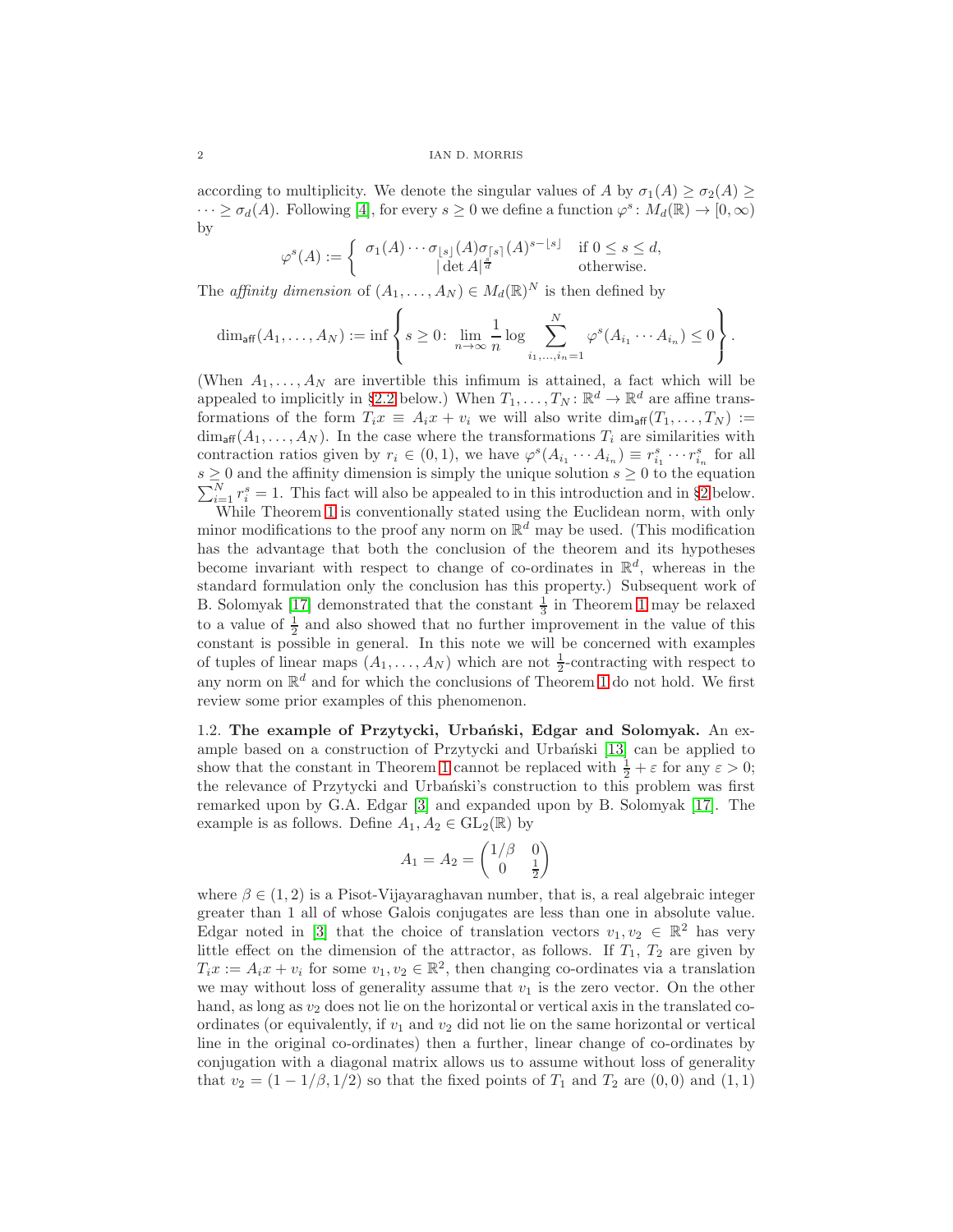respectively. It follows that for Lebesgue almost every choice of  $v_1, v_2 \in \mathbb{R}^2$  the dimension of the attractor equals that of the iterated function system defined by

$$
T_1\begin{pmatrix}x \\ y\end{pmatrix} := \begin{pmatrix}1/\beta & 0 \\ 0 & \frac{1}{2}\end{pmatrix}\begin{pmatrix}x \\ y\end{pmatrix}, \qquad T_2\begin{pmatrix}x \\ y\end{pmatrix} := \begin{pmatrix}1/\beta & 0 \\ 0 & \frac{1}{2}\end{pmatrix}\begin{pmatrix}x \\ y\end{pmatrix} + \begin{pmatrix}1-\frac{1}{\beta} \\ \frac{1}{2}\end{pmatrix}
$$

which had earlier been studied in [\[13\]](#page-11-1). This iterated function system satisfies the open set condition with  $U := (0,1) \times (0,1)$ . Let  $\Pi: \mathbb{R}^2 \to \mathbb{R}$  denote orthogonal projection on the first co-ordinate. The Pisot-Vijayaraghavan property of  $\beta$  implies that for every  $n \geq 1$  the number of *distinct* maps of the form  $\Pi T_{i_1} \cdots T_{i_n}$  is bounded by a constant times  $\beta^n$ . Since  $\beta < 2$  this implies that significant numbers of the distinct images  $T_{i_1} \cdots T_{i_n} U$  are arranged close to one another in vertical columns, and this implies the existence of a sequence of covers for the attractor giving a stronger upper bound for the Hausdorff dimension than that arising from Theorem [1.](#page-0-0) For a rigorous argument we direct the reader to [\[13\]](#page-11-1). It had been observed by Edgar that the preceding example implies that the constant  $\frac{1}{3}$  in Theorem [1](#page-0-0) cannot be specifically improved to the number  $\frac{\sqrt{5}-1}{2} \simeq 0.618...$  (which is the reciprocal of the golden ratio, a Pisot-Vijayaraghavan number) and Solomyak subsequently noted in [\[17\]](#page-11-0) that since Pisot-Vijayaraghavan numbers accumulate from below at 2, this class of examples precludes the replacement of the contraction constant in Theorem [1](#page-0-0) with any number strictly greater than one half.

<span id="page-2-0"></span>1.3. An example of Simon and Solomyak. The preceding example operates by using an algebraic property of the horizontal contraction ratio common to the two maps to force two distinct compositions  $T_{i_1} \cdots T_{i_n}$  and  $T_{j_1} \cdots T_{j_n}$  to coincide when composed with a projection. An alternative construction introduced by K. Simon and B. Solomyak in [\[16\]](#page-11-2) operates more directly by inducing coincidences among the maps  $T_{i_1} \cdots T_{i_n}$  themselves. We present their example in a slightly modified form. Let  $d \geq 2$  and let  $T_1, T_2 \colon \mathbb{R}^d \to \mathbb{R}^d$  be given by  $T_i x := \lambda x + v_i$  where  $\lambda \in (0, 1)$ satisfies an equation of the form  $\sum_{r=1}^{n} \lambda^{r-1} (j_r - k_r) = 0$  for some  $n \ge 1$  and some  $j_1, \ldots, j_n, k_1, \ldots, k_n \in \{1, 2\}$  such that  $(j_1, \ldots, j_n) \neq (k_1, \ldots, k_n)$ , all of which we fix for the remainder of this discussion. It is shown in [\[16\]](#page-11-2) that such values of  $\lambda$ occur densely in the interval  $(\frac{1}{2}, 1)$ . We suppose additionally that  $2\lambda^d < 1$  which implies that the affinity dimension of  $(T_1, T_2)$  is strictly less than d. For every  $x \in \mathbb{R}^d$  we have

$$
T_{j_1} \cdots T_{j_n} x - T_{k_1} \cdots T_{k_n} x = \left(\lambda^n x + \sum_{r=1}^n \lambda^{r-1} v_{j_r}\right) - \left(\lambda^n x + \sum_{r=1}^n \lambda^{r-1} v_{k_r}\right)
$$
  
= 
$$
\sum_{r=1}^n \lambda^{r-1} (v_{j_r} - v_{k_r})
$$
  
= 
$$
\sum_{r=1}^n \lambda^{r-1} (j_r - k_r) (v_2 - v_1) = 0
$$

and this yields  $T_{j_1} \cdots T_{j_n} = T_{k_1} \cdots T_{k_n}$  irrespective of the precise values of  $v_1$  and  $v_2$ . Now let  $T'_1, \ldots, T'_m$  be a complete list of the *distinct* maps of the form  $T_{i_1} \cdots T_{i_n}$ , where by the preceding observation we have  $m < 2<sup>n</sup>$ . Let Z denote the attractor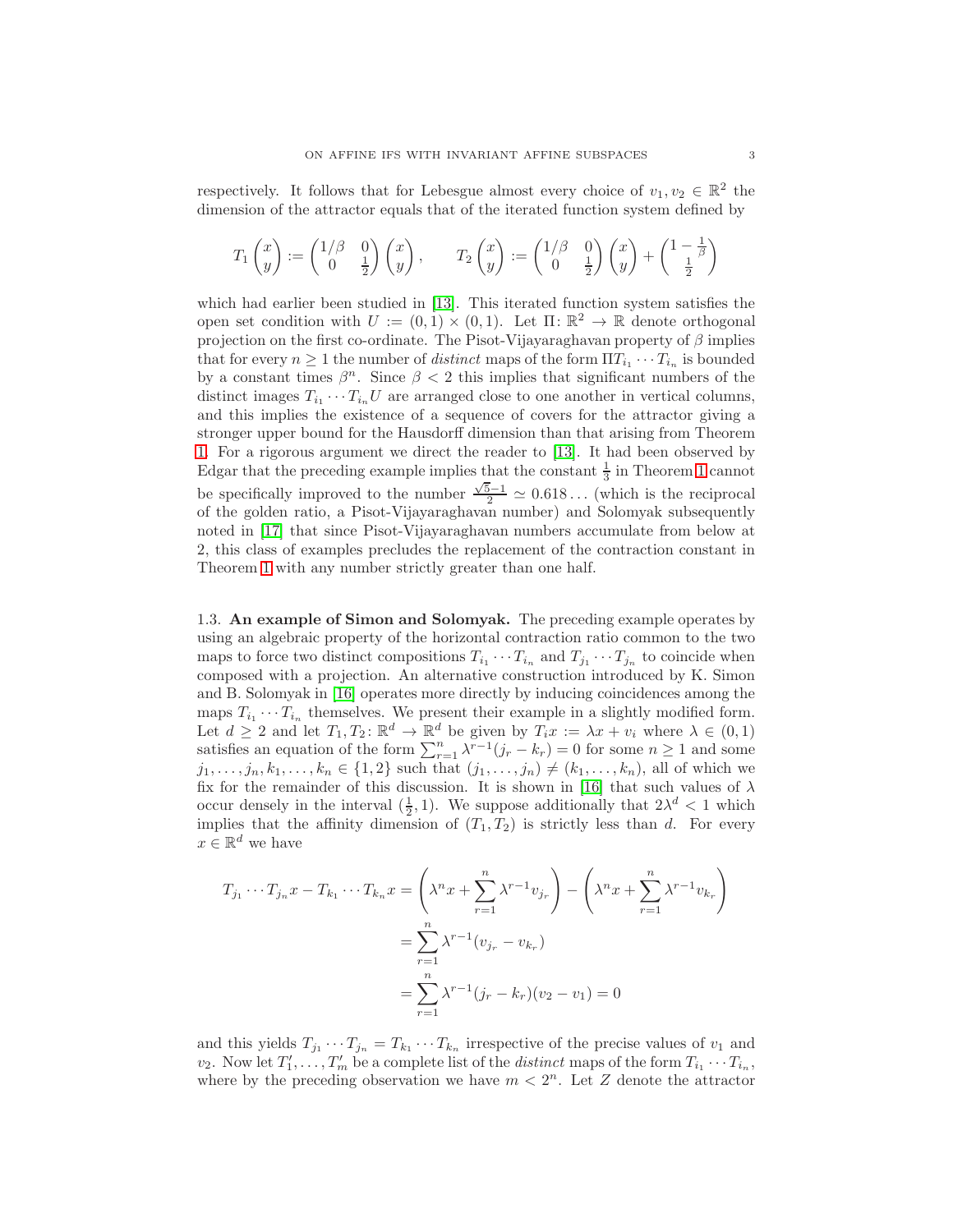of  $(T_1, T_2)$ . By iterating the relation  $Z = \bigcup_{i=1}^2 T_i Z$  we obtain

$$
Z = \bigcup_{i=1}^{2} T_i Z = \bigcup_{i_1, ..., i_n = 1}^{2} T_{i_1} \cdots T_{i_n} Z = \bigcup_{i=1}^{m} T'_i Z
$$

and therefore Z is the attractor of the iterated function system  $(T'_1, \ldots, T'_m)$  as well as of  $(T_1, T_2)$ . It is straightforward to check using the formula  $\sum_{i=1}^{N} r_i^s = 1$  that if s denotes the affinity dimension of  $(T_1, T_2)$  and s' denotes that of  $(T'_1, \ldots, T'_m)$  then  $2^{n}\lambda^{ns'} > m\lambda^{ns'} = 1 = 2\lambda^{s} = 2^{n}\lambda^{ns}$  and this implies  $s' < s$ . By a further result of Falconer (see [\[4\]](#page-10-5)) the affinity dimension of an affine iterated function system is unconditionally an upper bound for the Hausdorff dimension of its attractor, so the Hausdorff dimension of Z is bounded by  $\dim_{\text{aff}}(T'_1,\ldots,T'_m)$  which is strictly smaller than  $\dim_{\text{aff}}(T_1, T_2)$ . Since the precise value of the vectors  $v_1, v_2 \in \mathbb{R}^d$  played no role in this argument, and since  $\dim_{\text{aff}}(T_1, T_2) < d$ , this construction yields further examples of tuples of linear maps for which the conclusions of Theorem [1](#page-0-0) do not hold.

This example  $(T_1, T_2)$  may easily be extended to any strictly larger affine iterated function system  $(T_1, T_2, \ldots, T_N)$  which includes the two maps  $T_1$  and  $T_2$  defined above and which satisfies  $\dim_{\text{aff}}(T_1, \ldots, T_N) < d$ , as long as the additional maps  $T_i$ are chosen to be invertible. Indeed, we may apply precisely the same arguments to  $T_1$  and  $T_2$  to deduce that for some  $n \geq 1$  the attractor of  $(T_1, \ldots, T_N)$  is also the attractor of an iterated function system formed from a proper subset of the  $N^n$  maps  $T_{i_1} \cdots T_{i_n}$ , and by a theorem of J. Bochi and the author (see [\[2\]](#page-10-7)) the latter iterated function system has smaller affinity dimension than the former, which implies that the Hausdorff dimension of the attractor is strictly less than  $\dim_{\text{aff}}(T_1, \ldots, T_N)$ . With appropriate choices of additional maps  $T_3, \ldots, T_N$  this construction yields examples of affine iterated function systems which are *irreducible* (that is, whose linearisations do not preserve a nonzero proper subspace of  $\mathbb{R}^d$ ) but for which the conclusions of Theorem [1](#page-0-0) do not hold. This answers negatively a question of Peres and Solomyak [\[12,](#page-10-8) Question 3.4]. Indeed, by this mechanism even stronger algebraic properties such as strong irreducibility or the Zariski density of the semigroup generated by the linearisations may be obtained with equal ease.

We note one further variation on this example which gives an appealingly concise answer to Peres and Solomyak's question. For this construction it is convenient to identify  $\mathbb{R}^2$  with C. If  $\lambda \in \mathbb{C} \setminus \mathbb{R}$  satisfies  $|\lambda| < 1/\sqrt{2}$  and solves an equation of the form  $\sum_{r=1}^{n} \lambda^{r-1} (j_r - k_r) = 0$  as before, define two similarity transformations  $T_1, T_2: \mathbb{C} \to \mathbb{C}$  by  $T_i z := \lambda z + w_i$  where  $w_1, w_2 \in \mathbb{C}$  are arbitrary. By exactly the same calculations as before we have  $T_{j_1} \cdots T_{j_n} = T_{k_1} \cdots T_{k_n}$  and the Hausdorff dimension of the attractor of  $(T_1, T_2)$  is smaller than the affinity dimension which in turn is smaller than 2. If  $\lambda/|\lambda|$  is not a root of unity then this example is moreover strongly irreducible: its linearisation does not preserve any finite union of lines through the origin. In simple cases such as  $\lambda^4 + \lambda^3 + \lambda^2 - \lambda + 1 = 0$  this property may be verified directly by computing the minimal polynomial of  $\lambda^2/|\lambda|^2 = \lambda/\overline{\lambda}$ and checking that it is not cyclotomic.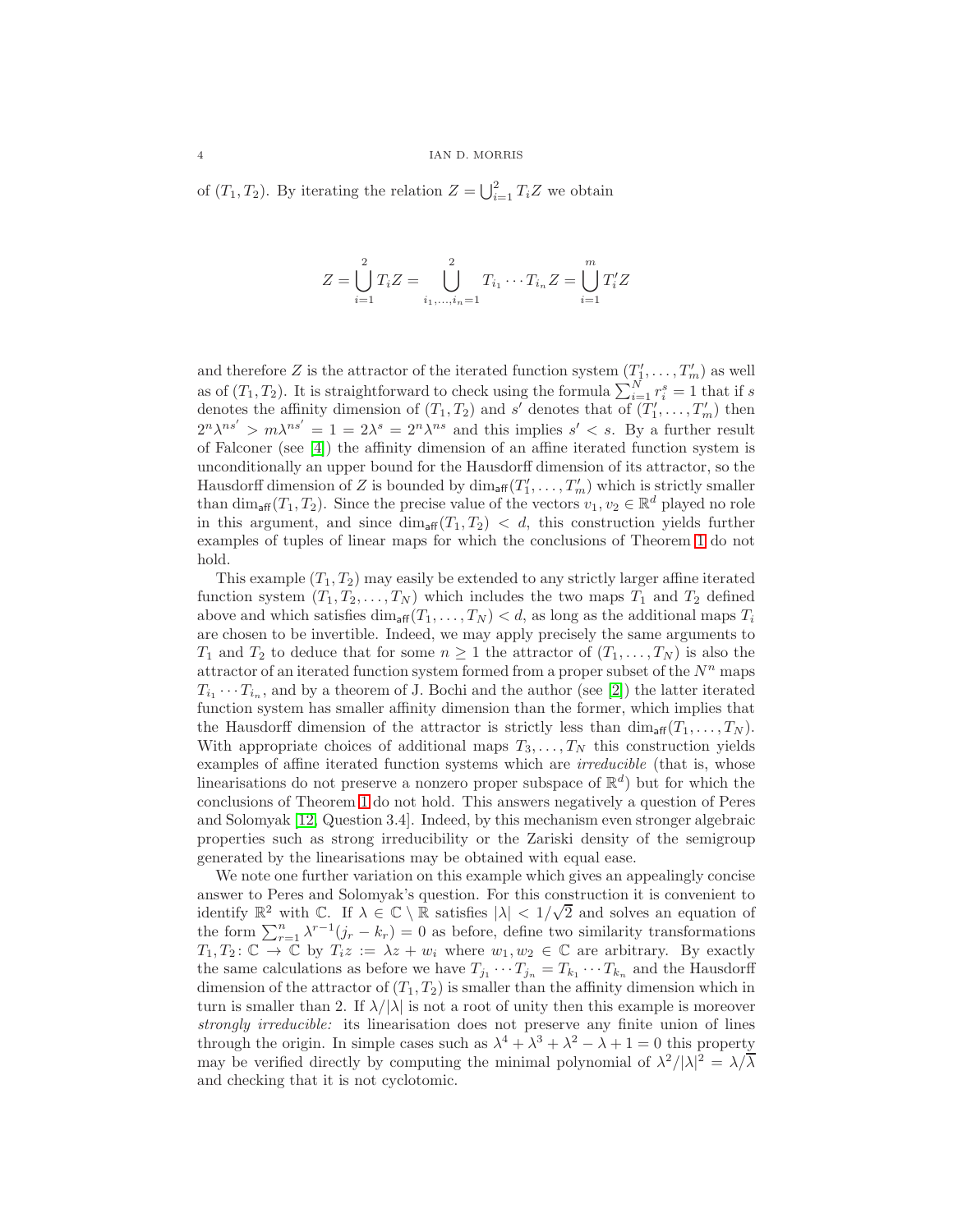<span id="page-4-2"></span>1.4. A simpler example. The following rather different example is much simpler to formulate and to prove than the previous two. Although it has circulated infor-mally in seminars and internet forums<sup>[1](#page-4-0)</sup> the author is unaware of any reference in the formal literature. Let  $\lambda \in (\frac{1}{2}, 1)$  be arbitrary, define  $A_i := \lambda I \in GL_2(\mathbb{R})$  for  $i = 1, 2$ , and for each pair  $v_1, v_2 \in \mathbb{R}^2$  consider the affine iterated function system  $T_1, T_2 \colon \mathbb{R}^2 \to \mathbb{R}^2$  defined by  $T_i x := A_i x + v_i$ . As long as  $v_1$  and  $v_2$  are distinct, we may apply an affine co-ordinate change so as to assume without loss of generality that  $T_1$  has its unique fixed point located at the origin whereas  $T_2$  has its unique fixed point located at  $(1, 0)$ . The attractor of  $T_1$  and  $T_2$  in the new co-ordinates is therefore just the unit interval in  $\mathbb{R}^2$  and has Hausdorff dimension equal to 1. On the other hand the affinity dimension of  $(T_1, T_2)$  is easily computed to equal  $\log 2/\log(1/\lambda) > 1$ . By appeal to Hutchinson's theorem it also follows that the pair of maps  $(T_1, T_2)$  does not satisfy the open set condition for any choice of the parameters  $v_1, v_2$ .

1.5. Main results. In this note we develop the third of the three examples considered above into a much more general class of examples based on the mechanism of choosing linear maps  $A_1, \ldots, A_N$  which force the existence of an invariant affine subspace of  $\mathbb{R}^d$  for all choices of the translation parameters  $v_1, \ldots, v_N$ . We prove the following result:

<span id="page-4-1"></span>**Theorem 2.** Let  $T_1, \ldots, T_N$  be affine transformations of  $\mathbb{R}^d$  all of which are contracting with respect to some fixed norm on  $\mathbb{R}^d$ , and for each  $i = 1, ..., N$  let  $A_i \in M_d(\mathbb{R})$  denote the linearisation of  $T_i$ . Let  $D \geq 1$  be the dimension of the smallest subalgebra of  $M_d(\mathbb{R})$  which contains  $A_1, \ldots, A_N$  and the identity. Then there exists an affine subspace  $X \subseteq \mathbb{R}^d$  with dimension not greater than  $(N-1)D$ such that  $T_iX \subseteq X$  for every  $i = 1, ..., N$ . The affine subspace X contains the attractor of  $(T_1, \ldots, T_N)$  as a subset; in particular if  $(N-1)D < \dim_{\text{aff}}(T_1, \ldots, T_N)$ then the Hausdorff dimension, of the attractor of  $(T_1, \ldots, T_N)$  is strictly smaller than the affinity dimension.

Since the above criterion depends only on the linearisations of the affine transformations  $T_i$  and not on their translation components, the conclusion of Theorem [2](#page-4-1) holds for all choices of translation vectors  $v_i$  when the linearisations  $A_i$  remain fixed. We also remark that the only property of Hausdorff dimension needed in the proof is that every subset of an  $\ell$ -dimensional affine space has Hausdorff dimension bounded above by  $\ell$ ; in particular the conclusion of Theorem [2](#page-4-1) remains valid if the Assouad dimension, packing dimension or upper of lower box dimension is substituted for the Hausdorff dimension. It is not clear to the author whether or not the bound  $(N-1)D$  in Theorem [2](#page-4-1) is sharp, and we leave the sharpness of this bound as a question for future researchers.

We will obtain Theorem [2](#page-4-1) as a corollary of the following result which describes more precisely the class of affine iterated function systems which admit an invariant affine subspace for all choices of translation parameters. We recall that a subvariety of  $\mathbb{R}^d$  is defined to be any set which is equal to the intersection of the zero loci of a collection of polynomial functions  $\mathbb{R}^d \to \mathbb{R}$ .

<span id="page-4-0"></span><sup>&</sup>lt;sup>1</sup>The author learned of this example from a seminar given by T.M. Jordan in 2018. An answer posted on the mathematics research forum MathOverflow by P. Shmerkin in 2013 appeals to this example: see <http://mathoverflow.net/questions/136193>.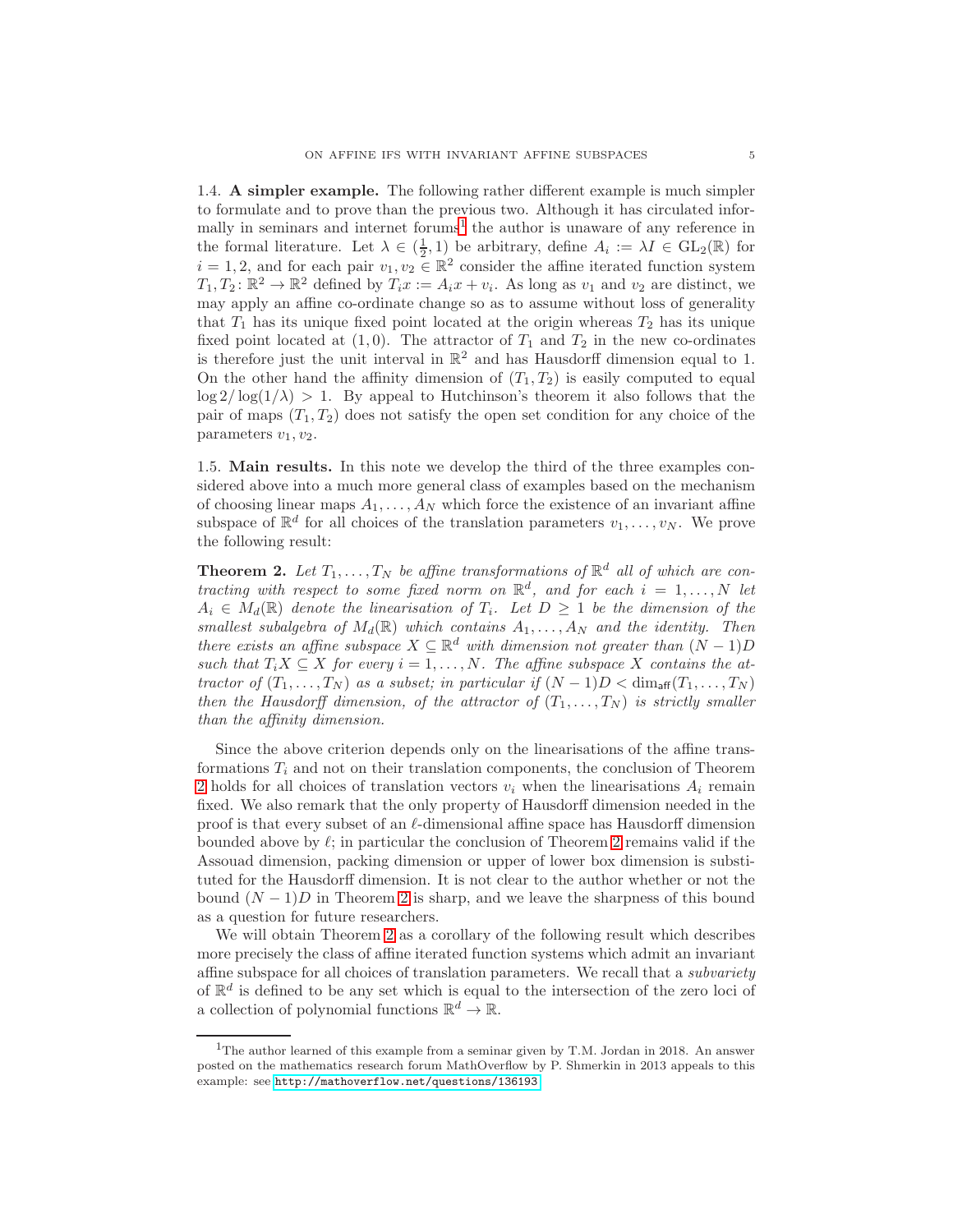### 6 IAN D. MORRIS

<span id="page-5-1"></span>**Theorem 3.** Let  $N, \ell, d$  be integers satisfying  $1 \leq N - 1 \leq \ell < d$  and suppose that  $A_1, \ldots, A_N \in M_d(\mathbb{R})$  are linear maps all of which are contracting with respect to some fixed norm on  $\mathbb{R}^d$ . Let  $\mathcal{Z}_{\ell}$  denote the set of all  $(v_1, \ldots, v_N) \in \bigoplus_{i=1}^N \mathbb{R}^d \simeq \mathbb{R}^{dN}$ with the property that the affine maps  $T_1, \ldots, T_N : \mathbb{R}^d \to \mathbb{R}^d$  defined by  $T_i x :=$  $A_ix + v_i$  preserve an affine subspace  $X \subseteq \mathbb{R}^d$  of dimension less than or equal to  $\ell$ . Then:

- (i) The set  $\mathcal{Z}_{\ell}$  is a subvariety of  $\bigoplus_{i=1}^{N} \mathbb{R}^{d}$ , and in particular either  $\mathcal{Z}_{\ell} = \bigoplus_{i=1}^{N} \mathbb{R}^{d}$ or  $\mathcal{Z}_{\ell}$  has zero Lebesgue measure.
- (ii) We have  $\mathcal{Z}_{\ell} = \bigoplus_{i=1}^{N} \mathbb{R}^d$  if and only if the following property holds: for every  $(N-1)$ -dimensional vector subspace U of  $\mathbb{R}^d$  there exists a vector subspace W of  $\mathbb{R}^d$  which has dimension at most  $\ell$ , satisfies  $U \subseteq W$ , and satisfies  $AW \subseteq W$ for every A in the subalgebra of  $M_d(\mathbb{R})$  generated by  $A_1, A_2, \ldots, A_N$ .

Theorem [3](#page-5-1) implies that if  $(A_1, \ldots, A_N) \in M_d(\mathbb{R})^N$  is irreducible in the sense defined in §[1.3,](#page-2-0) and is contracting with respect to some norm on  $\mathbb{R}^d$ , then for an open, dense, full-measure set of translation parameters  $(v_1, \ldots, v_N) \in \mathbb{R}^{dN}$  the associated affine iterated function system  $(T_1, \ldots, T_N)$  does not preserve a proper affine subspace of  $\mathbb{R}^d$ .

In the following section we present some example applications of Theorem [2.](#page-4-1) The proofs of Theorems [2](#page-4-1) and [3](#page-5-1) are presented in §[3](#page-7-0) below.

# 2. Examples

<span id="page-5-0"></span>Theorem [2](#page-4-1) encompasses the example described in §[1.4](#page-4-2) since in that case the algebra generated by  $A_1, A_2, I$  is simply  $\{\alpha I : \alpha \in \mathbb{R}\}\subset M_2(\mathbb{R})$  which has dimension 1. On the other hand Theorem [2](#page-4-1) is clearly more general, and in this section we present some further examples.

2.1. **Example 1.** Let  $\phi, \psi \in \mathbb{R}$  and suppose that  $A_1, A_2 \in M_4(\mathbb{R})$  are given by

$$
A_1 = \begin{pmatrix} R_{\phi} & 0 \\ 0 & R_{-\phi} \end{pmatrix}, \qquad A_2 = \begin{pmatrix} R_{\psi} & 0 \\ 0 & R_{-\psi} \end{pmatrix}
$$

where  $R_{\theta} \in M_2(\mathbb{R})$  denotes the matrix corresponding to an anticlockwise rotation of  $\mathbb{R}^2$  by angle  $\theta$ . Let  $\varepsilon \in (0, \frac{1}{4})$  and  $v_1, v_2 \in \mathbb{R}^2$  be arbitrary and define  $T_1, T_2: \mathbb{R}^4 \to$  $\mathbb{R}^4$  by  $T_i x := 2^{-\frac{1}{2}+\varepsilon} A_i x + v_i$ . Then  $T_1$  and  $T_2$  are contracting with respect to the Euclidean norm and their affinity dimension is precisely  $2/(1 - 2\varepsilon) \in (2, 4)$ . On the other hand since  $A_1, A_2$  and the identity all belong to the two-dimensional subalgebra

$$
\left\{ \begin{pmatrix} \alpha & \beta & 0 & 0 \\ -\beta & \alpha & 0 & 0 \\ 0 & 0 & \alpha & -\beta \\ 0 & 0 & \beta & \alpha \end{pmatrix} : \alpha, \beta \in \mathbb{R} \right\} \subset M_4(\mathbb{R})
$$

there exists an affine subspace of  $\mathbb{R}^4$  with dimension at most 2 which is preserved by  $T_1$  and  $T_2$ . Consequently the attractor of  $(T_1, T_2)$  has dimension at most 2 and in particular has dimension less than the affinity dimension. Since  $T_1$  and  $T_2$  are similitudes it follows from Hutchinson's theorem that  $(T_1, T_2)$  cannot satisfy the open set condition.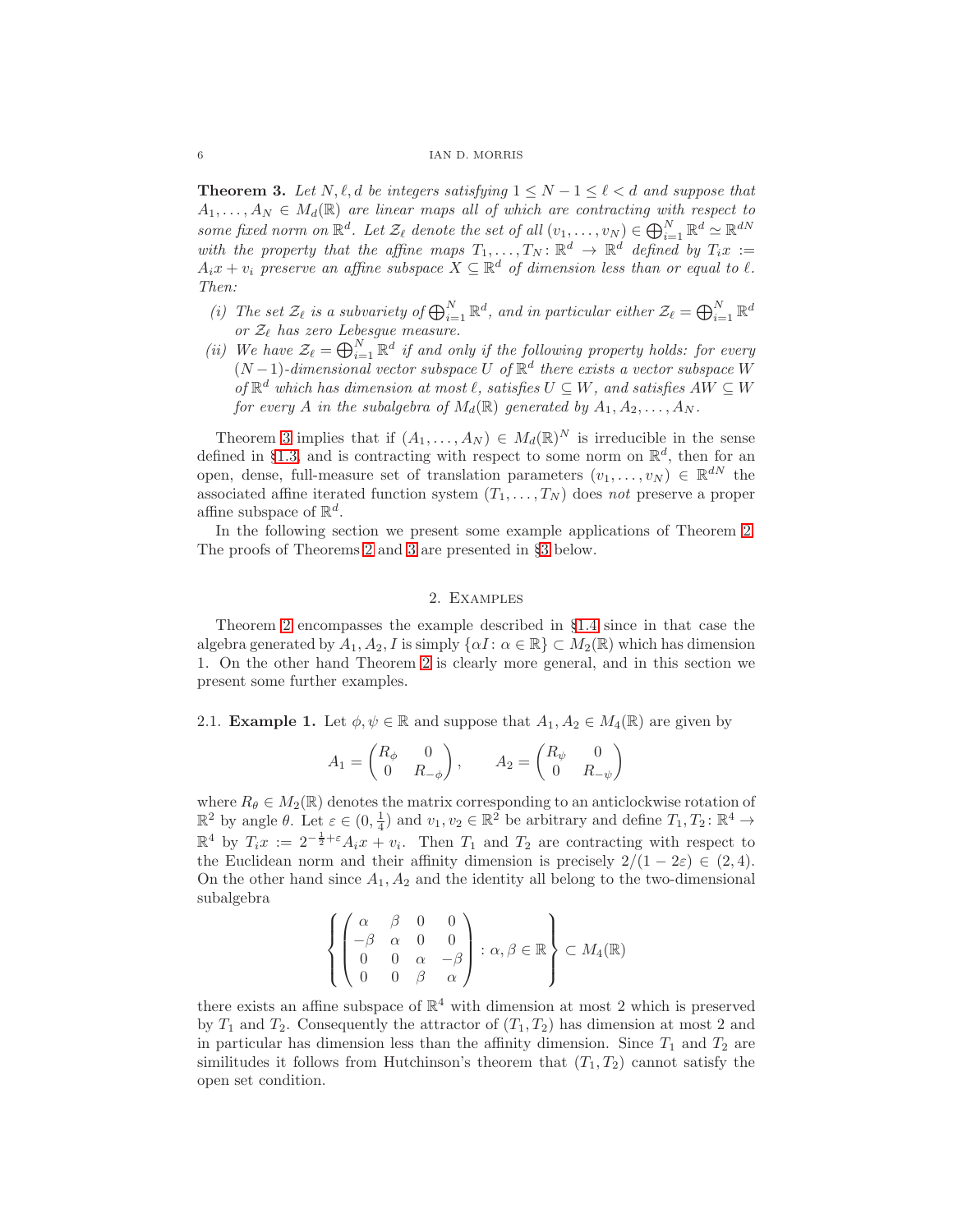<span id="page-6-0"></span>2.2. **Example 2.** Define two matrices  $B_1, B_2 \in M_4(\mathbb{R})$  by

$$
B_1 = \begin{pmatrix} 0 & -1 & -1 & 0 \\ 1 & 0 & 0 & -1 \\ 1 & 0 & 0 & -1 \\ 0 & 1 & 1 & 0 \end{pmatrix}, \qquad B_2 = \begin{pmatrix} 1 & 0 & 0 & 1 \\ 0 & 1 & -1 & 0 \\ 0 & -1 & 1 & 0 \\ 1 & 0 & 0 & 1 \end{pmatrix}.
$$

The reader may verify that  $B_1 B_2 = B_2 B_1 = 0$ ,  $B_1^2 = 2B_2 - 4I$  and  $B_2^2 = 2B_2$ . It follows from this that the subalgebra of  $M_4(\mathbb{R})$  generated by  $B_1, B_2$  and the identity is simply the linear span of  $B_1, B_2$  and I,

$$
\left\{ \begin{pmatrix} \alpha & -\beta & -\beta & \gamma \\ \beta & \alpha & -\gamma & -\beta \\ \beta & -\gamma & \alpha & -\beta \\ \gamma & \beta & \beta & \alpha \end{pmatrix} : \alpha, \beta, \gamma \in \mathbb{R} \right\}.
$$

In particular if  $T_1, T_2 \colon \mathbb{R}^4 \to \mathbb{R}^4$  are affine contractions both having the form  $T_i x =$  $(\alpha_i I + \beta_i B_1 + \gamma_i B_2)x + v_i$  then they preserve an affine subspace  $X \subset \mathbb{R}^4$  of dimension not greater than 3. The attractor of  $(T_1, T_2)$  consequently has dimension not greater than 3. If  $\alpha_1$  and  $\alpha_2$  are chosen in  $(2^{-1/3}, 1)$  and the numbers  $\beta_i, \gamma_i$  are taken to be zero then the resulting iterated function system is contracting with respect to the Euclidean norm and is easily seen to have affinity dimension exceeding 3. By continuity of the affinity dimension (see [\[6,](#page-10-9) [11\]](#page-10-10)) this situation persists if  $\alpha_1, \alpha_2 \in$  $(2^{-1/3}, 1)$  and the numbers  $\beta_i, \gamma_i$  are chosen sufficiently close to zero.

2.3. **Example 3.** Let  $d \geq 1$  and  $A_1, \ldots, A_N \in GL_d(\mathbb{R})$  and recall that the *joint* spectral radius and lower spectral radius of  $(A_1, \ldots, A_N)$  are defined respectively by

$$
\overline{\varrho}(A_1, ..., A_N) := \lim_{n \to \infty} \max_{1 \le i_1, ..., i_n \le N} \|A_{i_1} \cdots A_{i_n}\|^{\frac{1}{n}} \n= \inf_{n \ge 1 \le i_1, ..., i_n \le N} \|A_{i_1} \cdots A_{i_n}\|^{\frac{1}{n}}
$$

and

$$
\underline{\varrho}(A_1, ..., A_N) := \lim_{n \to \infty} \min_{1 \le i_1, ..., i_n \le N} \|A_{i_1} \cdots A_{i_n}\|^{\frac{1}{n}} \n= \inf_{n \ge 1} \min_{1 \le i_1, ..., i_n \le N} \|A_{i_1} \cdots A_{i_n}\|^{\frac{1}{n}}.
$$

(For a proof of the validity of the above formulas see [\[10\]](#page-10-11).) Suppose that there exists an integer  $k \geq (N-1)d^2$  such that

$$
N^{-\frac{1}{k}} < \underline{\varrho}(A_1, \dots, A_N) \le \overline{\varrho}(A_1, \dots, A_N) < 1.
$$

Since the joint spectral radius of  $A_1, \ldots, A_N$  is less than 1 there exists a norm  $\|\cdot\|$ on  $\mathbb{R}^d$  such that  $\max_{1 \leq i \leq N} ||A_i|| < 1$  by a classical result of Rota and Strang ([\[15\]](#page-11-3), reprinted in [\[14\]](#page-11-4)). For every  $B \in M_d(\mathbb{R})$  let  $B^{\oplus k} = B \oplus B \oplus \cdots \oplus B \in M_{kd}(\mathbb{R})$ denote the direct sum of k identical copies of B. Let  $v_1, \ldots, v_N \in \mathbb{R}^{kd}$  be arbitrary and define affine transformations  $T_1, \ldots, T_N : \mathbb{R}^{kd} \to \mathbb{R}^{kd}$  by  $T_i x := A_i^{\oplus k} x + v_i$ . We observe that these maps are contractions with respect to the norm on  $\mathbb{R}^{kd}$  defined by taking the direct sum of k copies of the norm  $\|\cdot\|$  on  $\mathbb{R}^d$ .

The algebra generated by  $A_1^{\oplus k}, \ldots, A_N^{\oplus k}, I^{\oplus k}$  has the same dimension as that generated by  $A_1, \ldots, A_N, I$ , which is at most  $d^2$  since the latter algebra is a subalgebra of  $M_d(\mathbb{R})$ . Consequently  $T_1, \ldots, T_N$  preserve an affine subspace  $X \subset \mathbb{R}^{kd}$  of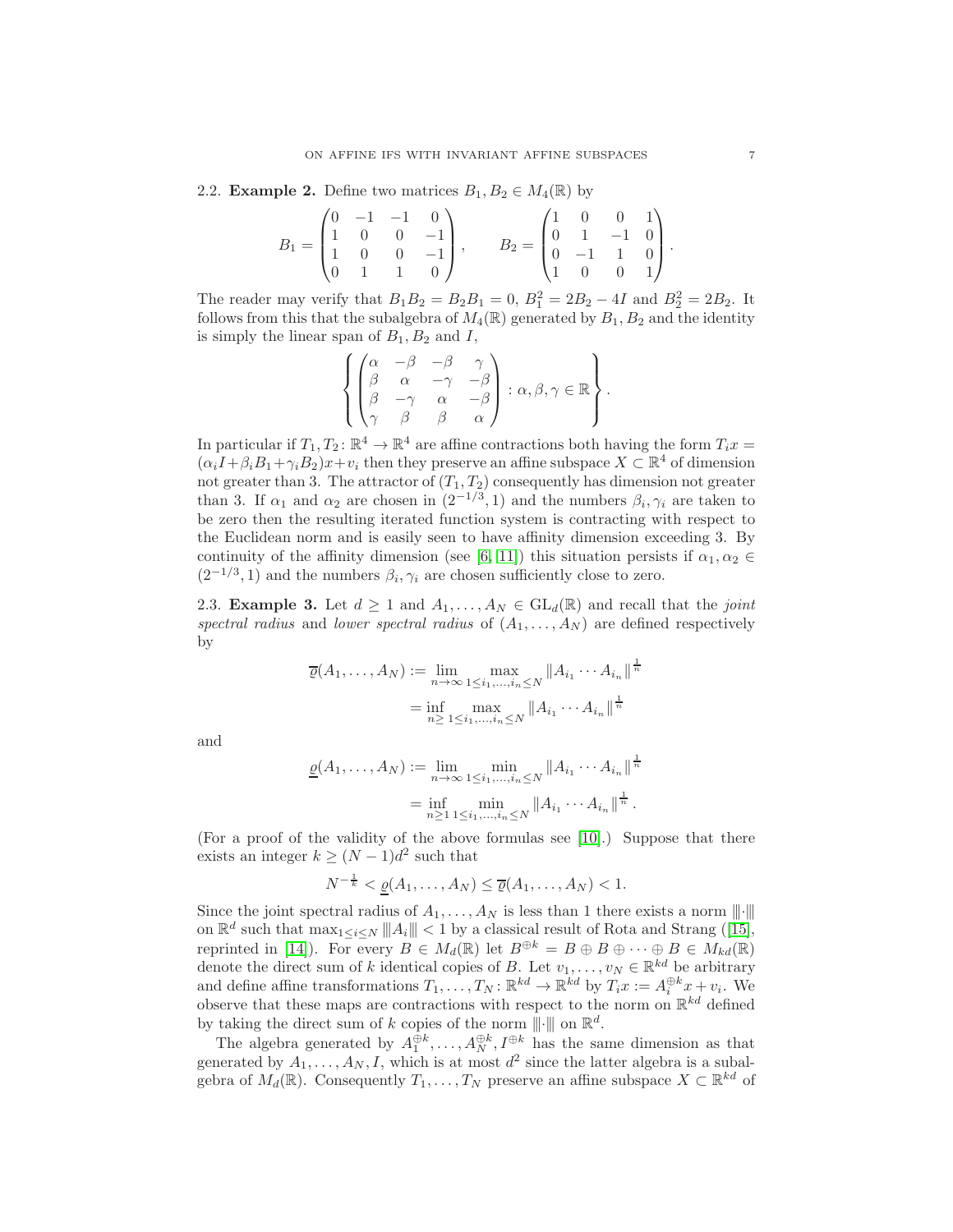dimension not greater than  $(N-1)d^2$  and the dimension of the attractor can be no greater than that value. Since

$$
\lim_{n \to \infty} \left( \sum_{1 \le i_1, \dots, i_n \le N} \varphi^k(A_{i_1}^{\oplus k} \cdots A_{i_n}^{\oplus k}) \right)^{\frac{1}{n}} = \lim_{n \to \infty} \left( \sum_{1 \le i_1, \dots, i_n \le N} \|A_{i_1} \cdots A_{i_n}\|^k \right)^{\frac{1}{n}}
$$

$$
\ge N \underline{\varrho}(A_1, \dots, A_N)^k > 1
$$

we have

$$
\dim_{\text{aff}}(T_1,\ldots,T_N) > k \geq (N-1)d^2
$$

<span id="page-7-0"></span>so that the dimension of the attractor is strictly less than the affinity dimension.

## 3. Proof of Theorems [2](#page-4-1) and [3](#page-5-1)

3.1. Proof of Theorem [3.](#page-5-1) We prove Theorem [3](#page-5-1) by reducing it to a series of lemmas. The following two lemmas combined yield Theorem [3\(](#page-5-1)ii):

<span id="page-7-1"></span>**Lemma 3.1.** Let  $N, \ell, d$  be integers satisfying  $1 \leq N-1 \leq \ell < d$ , let  $A_1, \ldots, A_N \in$  $M_d(\mathbb{R})$  be linear maps all of which are contracting with respect to some fixed norm on  $\mathbb{R}^d$ , and let  $v_1, \ldots, v_N \in \mathbb{R}^d$ . Then the affine maps  $T_1, \ldots, T_N : \mathbb{R}^d \to \mathbb{R}^d$  defined by  $T_i x := A_i x + v_i$  preserve an affine subspace of  $\mathbb{R}^d$  with dimension  $\ell$  if and only if there exists an  $\ell$ -dimensional subspace  $W \subseteq \mathbb{R}^d$  such that for every  $i = 1, ..., N$ we have both  $A_i W \subseteq W$  and  $(I - A_i)^{-1} v_i - (I - A_N)^{-1} v_N \in W$ .

*Proof.* Suppose first that there exists an  $\ell$ -dimensional subspace W of  $\mathbb{R}^d$  such that for every  $i = 1, ..., N$  we have both  $A_i W \subseteq W$  and  $(I - A_i)^{-1} v_i - (I - A_N)^{-1} v_N \in$ W. Let  $X \subseteq \mathbb{R}^d$  denote the affine subspace  $X := W + (I - A_N)^{-1}v_N \subseteq \mathbb{R}^d$ which clearly has dimension  $\ell$ . We observe that  $X = W + (I - A_i)^{-1}v_i$  for every  $i = 1, ..., N$  since for every i the difference  $(I - A_i)^{-1}v_i - (I - A_N)^{-1}v_N$  belongs to W. We claim that  $T_iX \subseteq X$  for every  $i = 1, \ldots, N$ . Given  $x \in X$  and  $i \in \{1, \ldots, N\}$ let us write  $x = w + (I - A_i)^{-1}v_i$  where  $w \in W$ . We have

$$
T_i x := A_i x + v_i
$$
  
=  $A_i w + A_i (I - A_i)^{-1} v_i + v_i$   
=  $A_i w + A_i (I - A_i)^{-1} v_i + (I - A_i)(I - A_i)^{-1} v_i$   
=  $A_i w + (I - A_i)^{-1} v_i$ 

and since  $A_i w \in A_i W \subseteq W$  this is an element of  $X = W + (I - A_i)^{-1} v_i$  as required.

In the other direction, suppose that X is an  $\ell$ -dimensional affine subspace of  $\mathbb{R}^d$ such that  $T_i X \subseteq X$  for every  $i = 1, ..., N$ . Since each  $T_i$  is contracting with respect to some fixed norm on  $\mathbb{R}^d$  it has a unique fixed point in  $\mathbb{R}^d$ , and this fixed point is precisely  $(I - A_i)^{-1}v_i$ . On the other hand each  $T_i$  is also a contraction of X and hence has a unique fixed point in  $X$ , and these observations combined imply that  $(I-A_i)^{-1}v_i \in X$  for every  $i=1,\ldots,N$ . Let us write  $X = W + (I-A_N)^{-1}v_N$  where W is a vector subspace of  $\mathbb{R}^d$  with the same dimension as X. Since  $(I-A_i)^{-1}v_i \in X$ for every  $i = 1, ..., N$  it follows that  $(I - A_i)^{-1}v_i - (I - A_N)^{-1}v_N \in W$  for every  $i = 1, \ldots, N-1$  and clearly this also holds for  $i = N$ . We claim that  $A_i W \subseteq W$  for every  $i = 1, ..., N$ . Given  $i \in \{1, ..., N\}$  and  $w \in W$ , write  $w = x - (I - A_i)^{-1}v_i$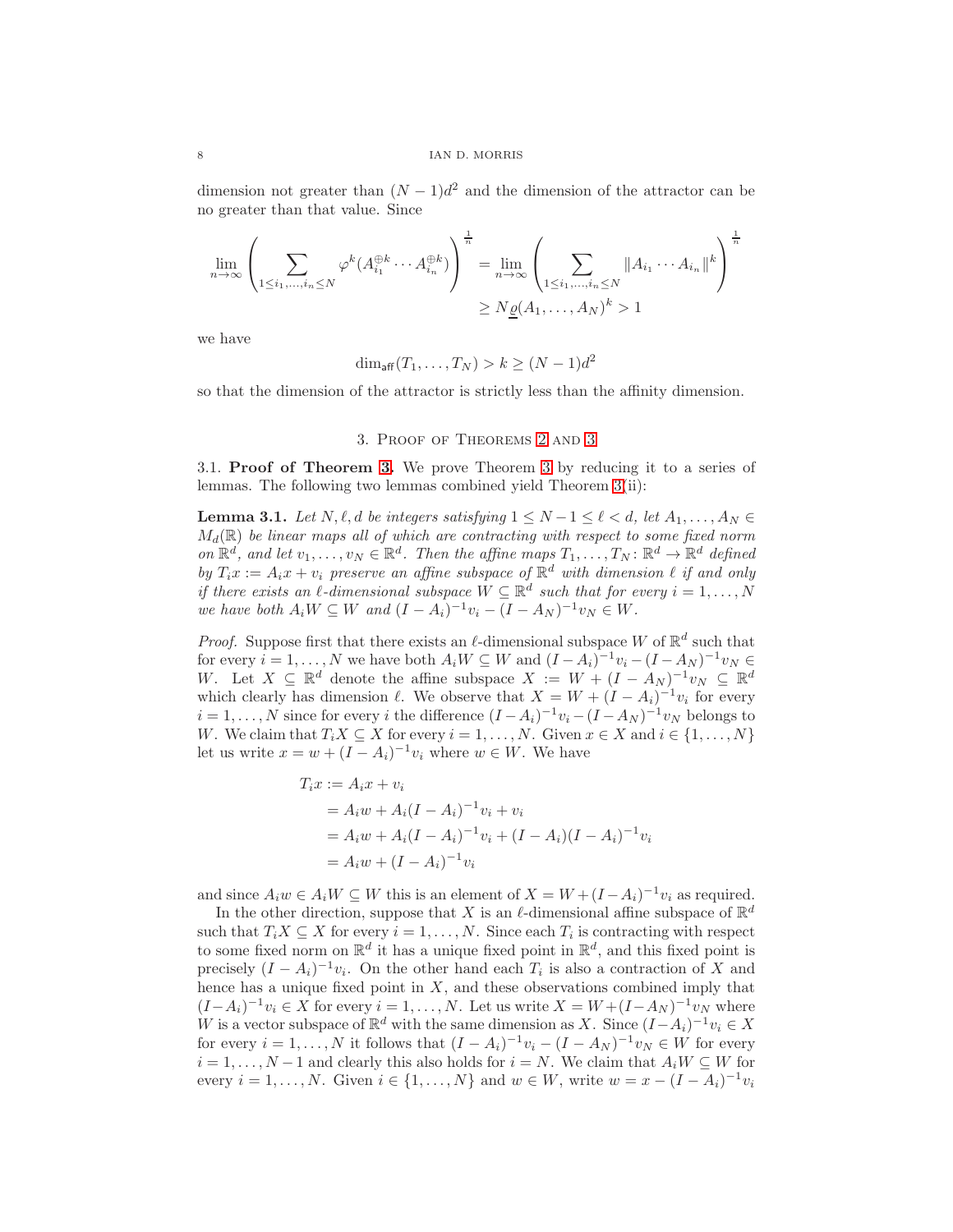where  $x \in X$ . We have

$$
A_i w = A_i (x - (I - A_i)^{-1} v_i)
$$
  
=  $A_i x - A_i (I - A_i)^{-1} v_i$   
=  $A_i x - (I - A_i)^{-1} v_i + (I - A_i)^{-1} v_i - A_i (I - A_i)^{-1} v_i$   
=  $A_i x - (I - A_i)^{-1} v_i + v_i$   
=  $T_i x - (I - A_i)^{-1} v_i$ 

and this belongs to  $W = X - (I - A_i)^{-1}v_i$  since  $T_i x \in X$ . Thus  $A_i W \subseteq W$  for every  $i = 1, \ldots, N$  as required.

**Lemma 3.2.** Let  $N, \ell, d$  be integers satisfying  $1 \leq N - 1 \leq \ell < d$  and let  $A_1, \ldots, A_N \in M_d(\mathbb{R})$  be linear maps none of which has 1 as an eigenvalue. Then the following are equivalent:

- (i) For every  $v_1, \ldots, v_N \in \mathbb{R}^d$  there exists a subspace  $W \subseteq \mathbb{R}^d$  of dimension at most  $\ell$  such that for every  $i = 1, ..., N$  we have both  $A_i W \subseteq W$  and  $(I - A_i)^{-1}v_i - (I - A_N)^{-1}v_N \in W.$
- (ii) Every  $(N-1)$ -dimensional subspace  $U \subseteq \mathbb{R}^d$  is contained in a subspace  $W \subseteq$  $\mathbb{R}^d$  of dimension at most  $\ell$  such that  $AW \subseteq W$  for every A in the subalgebra of  $M_d(\mathbb{R})$  generated by  $A_1, \ldots, A_N$ .

*Proof.* Supposing that (i) holds, let  $U \subseteq \mathbb{R}^d$  be an  $(N-1)$ -dimensional subspace and  $u_1, \ldots, u_{N-1}$  a basis for U. Define  $v_i := (I - A_i)u_i$  for  $i = 1, \ldots, N-1$  and define also  $v_N := 0$ . Applying (i), let  $W \subseteq \mathbb{R}^d$  be a subspace of dimension at most  $\ell$  such that for every  $i = 1, ..., N$  we have both  $A_i W \subseteq W$  and  $(I - A_i)^{-1} v_i - (I - A_N)^{-1} v_N \in$ W. We have  $u_i \in W$  for every  $i = 1, ..., N-1$  and therefore  $U \subseteq W$ . Clearly the set of all  $A \in M_d(\mathbb{R})$  which satisfy  $AW \subseteq W$  is an algebra, and this set also contains  $A_1, \ldots, A_N$ , so (ii) holds. We have proved (i)  $\Longrightarrow$  (ii).

If (ii) holds, given  $v_1, \ldots, v_N \in \mathbb{R}^d$  let  $U \subseteq \mathbb{R}^d$  be an  $(N-1)$ -dimensional subspace which contains the span of the vectors  $(I - A_i)^{-1}v_i - (I - A_N)^{-1}v_N$  for  $i = 1, \ldots, N$ . By (ii) there exists a subspace  $W \subseteq \mathbb{R}^d$  of dimension at most  $\ell$ such that  $U \subseteq W$  and such that  $AW \subseteq W$  for every A in the subalgebra of  $M_d(\mathbb{R})$ generated by  $A_1, \ldots, A_N$ . Clearly W has the properties required by (i). This proves  $(i) \implies (i).$ 

The remaining two lemmas treat Theorem [3\(](#page-5-1)i):

**Lemma 3.3.** Let  $N, \ell, d$  be integers satisfying  $1 \leq N - 1 \leq \ell < d$  and let  $A_1, \ldots, A_N \in M_d(\mathbb{R})$  be linear maps all of which are contracting with respect to some norm on  $\mathbb{R}^d$ . Let  $\mathcal{Z}_\ell \subseteq \mathbb{R}^d \oplus \cdots \oplus \mathbb{R}^d \simeq \mathbb{R}^{dN}$  denote the set of all  $(v_1, \ldots, v_N)$  with the property that the affine maps  $T_1, \ldots, T_N : \mathbb{R}^d \to \mathbb{R}^d$  defined by  $T_i x := A_i x + v_i$ preserve an affine subspace of  $\mathbb{R}^d$  with dimension at most  $\ell$ . Then  $\mathcal{Z}_{\ell}$  is a subvariety of  $\mathbb{R}^{dN}$ .

*Proof.* By Lemma [3.1](#page-7-1) we have  $(v_1, \ldots, v_N) \in \mathcal{Z}_{\ell}$  if and only if there exists a subspace  $W \subseteq \mathbb{R}^d$  of dimension at most  $\ell$  such that for every  $i = 1, ..., N$  we have both  $A_i W \subseteq W$  and  $(I - A_i)^{-1} v_i - (I - A_N)^{-1} v_N \in W$ . Let  $H \subset M_d(\mathbb{R})$  denote the semigroup generated by  $A_1, \ldots, A_N$  together with the identity and define

 $\widehat{W} := \text{span} \left\{ B \left( I - A_{i_1} \right)^{-1} v_i - (I - A_N)^{-1} v_N \right) : B \in H \text{ and } 1 \le i \le N - 1 \right\}.$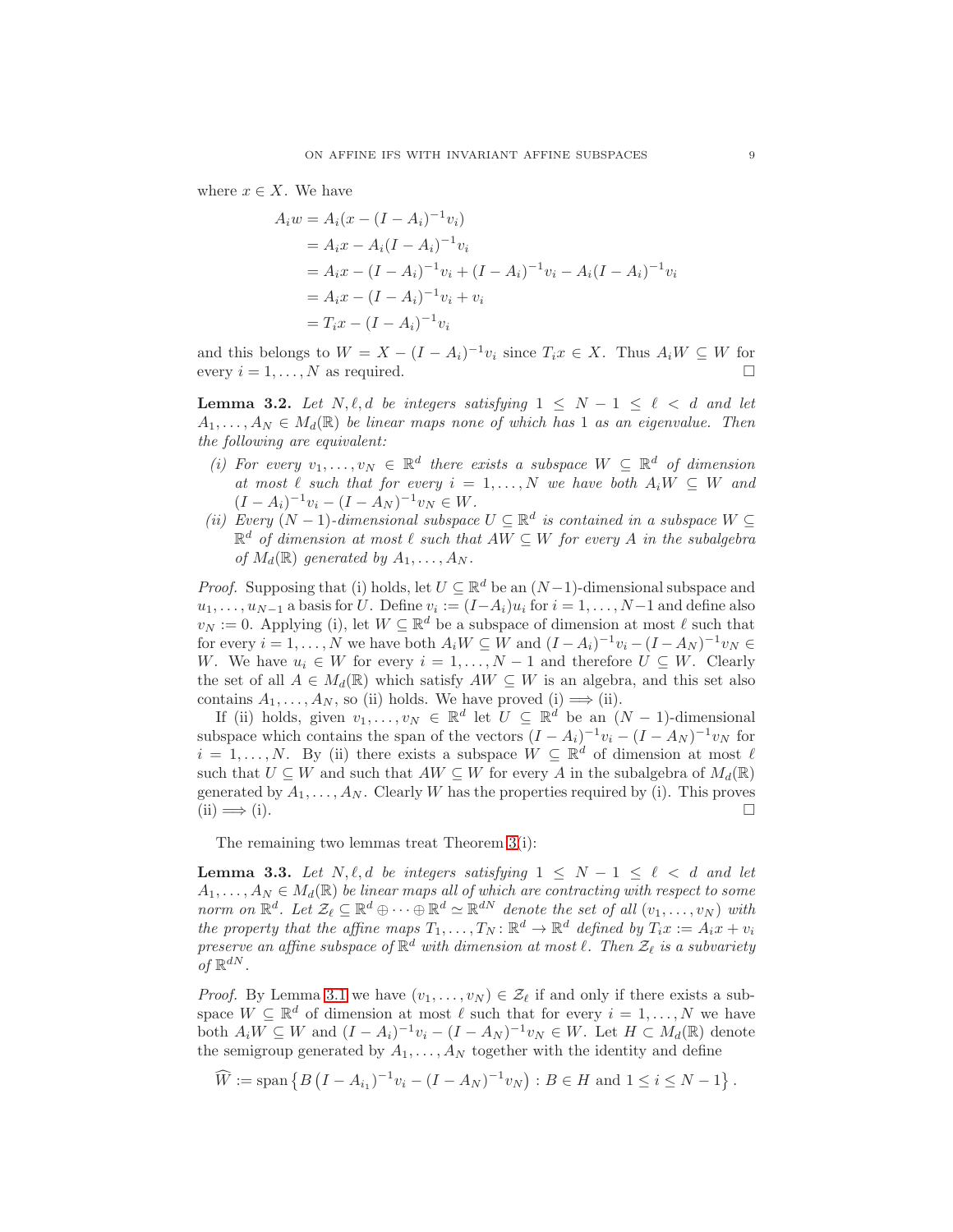We have  $A_i \widehat{W} \subseteq \widehat{W}$  and  $(I - A_i)^{-1}v_i - (I - A_N)^{-1}v_N \in \widehat{W}$  for every  $i = 1, ..., N$ and it is clear that any subspace  $W \subseteq \mathbb{R}^d$  with those properties must contain  $\widehat{W}$ . We conclude from this that  $(v_1, \ldots, v_N) \in \mathcal{Z}_{\ell}$  if and only if dim  $\widehat{W} \leq \ell$ . The latter holds if and only if for every choice of  $B_1, \ldots, B_{\ell+1} \in H$  and  $i_1, \ldots, i_{\ell+1} \in \{1, \ldots, N-1\}$ the vectors

$$
B_j ((I - A_{i_j})^{-1} v_{i_j} - (I - A_N)^{-1} v_N)
$$

for  $j = 1, \ldots, \ell + 1$  are linearly dependent. This in turn holds if and only if for every choice of  $B_1, \ldots, B_{\ell+1} \in H$  and  $i_1, \ldots, i_{\ell+1} \in \{1, \ldots, N-1\}$  and every linear map  $P: \mathbb{R}^d \to \mathbb{R}^{\ell+1}$  the vectors

$$
PB_j\left((I-A_{i_j})^{-1}v_{i_j}-(I-A_N)^{-1}v_N\right)
$$

for  $j = 1, \ldots, \ell + 1$  are linearly dependent. The desired result will therefore follow if for every fixed choice of  $B_1, \ldots, B_{\ell+1} \in H$  and  $i_1, \ldots, i_{\ell+1} \in \{1, \ldots, N-1\}$  and every fixed linear map  $P: \mathbb{R}^d \to \mathbb{R}^{\ell+1}$ , the set of all  $(v_1, \ldots, v_N) \in \mathbb{R}^{dN}$  such that the vectors

$$
PB_j\left((I-A_{i_j})^{-1}v_{i_j}-(I-A_N)^{-1}v_N\right)
$$

for  $j = 1, \ldots, \ell + 1$  are linearly dependent is a subvariety. (This is true since  $\mathcal{Z}_{\ell}$  is precisely equal to the intersection of all subvarieties of the form just described, and it is clear from the definition that the intersection of an arbitrary family of subvarieties of  $\mathbb{R}^{dN}$  is itself a subvariety.) But those  $\ell+1$  vectors are linearly dependent if and only if they form the columns of an  $(\ell + 1) \times (\ell + 1)$  matrix with determinant zero, and this is clearly equivalent to the statement that  $(v_1, \ldots, v_N)$  belongs to the zero locus of a certain polynomial  $\mathbb{R}^{dN} \to \mathbb{R}$  depending on  $P, B_1, \ldots, B_{\ell+1}$  and  $i_1, \ldots, i_{\ell+1}$ . The result is proved.

To complete Theorem [3\(](#page-5-1)i) we note the following standard result:

**Lemma 3.4.** Let  $m \geq 1$  and let  $\mathcal{Z}$  be a subvariety of  $\mathbb{R}^m$ . Then either  $\mathcal{Z} = \mathbb{R}^m$ , or Z has zero Lebesgue measure.

Proof. To prove the lemma it suffices to show that for every nonzero polynomial  $p: \mathbb{R}^m \to \mathbb{R}$  the set  $\{x \in \mathbb{R}^m : p(x) = 0\}$  has zero Lebesgue measure, for which we use induction on m. The case  $m = 1$  is trivial since a nonzero polynomial  $\mathbb{R} \to \mathbb{R}$  can have only finitely many zeros. Given the case m, consider a nonzero polynomial  $p: \mathbb{R}^{m+1} \to \mathbb{R}$  which we write in the form  $p(x_1, \ldots, x_{m+1}) =$  $\sum_{j=0}^{n} x_{m+1}^{j} p_j(x_1,\ldots,x_m)$  for suitable polynomials  $p_j : \mathbb{R}^m \to \mathbb{R}$ . Without loss of generality we may assume that  $p_n$  is not the zero polynomial. By the induction hypothesis, for Lebesgue almost every  $(x_1, \ldots, x_m) \in \mathbb{R}^m$  we have  $p_n(x_1, \ldots, x_m) \neq 0$ . For these values of  $(x_1, \ldots, x_m)$  the polynomial  $x_{m+1} \mapsto \sum_{j=0}^n x_{m+1}^j p_j(x_1, \ldots, x_m)$ is not the zero polynomial, hence evaluates to zero for only finitely many values of  $x_{m+1} \in \mathbb{R}$ . Thus for Lebesgue almost every  $(x_1, \ldots, x_m) \in \mathbb{R}^m$  the set  ${x_{m+1} \in \mathbb{R} : p(x_1, \ldots, x_{m+1}) = 0}$  has zero Lebesgue measure. It follows by Tonelli's theorem that  $\{x \in \mathbb{R}^{m+1} : p(x) = 0\}$  has zero Lebesgue measure. This completes the induction step and proves the lemma.  $\Box$ 

3.2. **Proof of Theorem [2.](#page-4-1)** Let  $(T_1, \ldots, T_N)$  be an affine iterated function system acting on  $\mathbb{R}^d$  and for every  $i = 1, ..., N$  let  $A_i$  denote the linearisation of  $T_i$ . Let A denote the smallest subalgebra of  $M_d(\mathbb{R})$  which contains  $A_1, \ldots, A_N$  and the identity, and let D denote the dimension of A as a vector space. If  $(N-1)D \geq d$ then the result is trivial since we may take  $X := \mathbb{R}^d$ , so we assume otherwise. We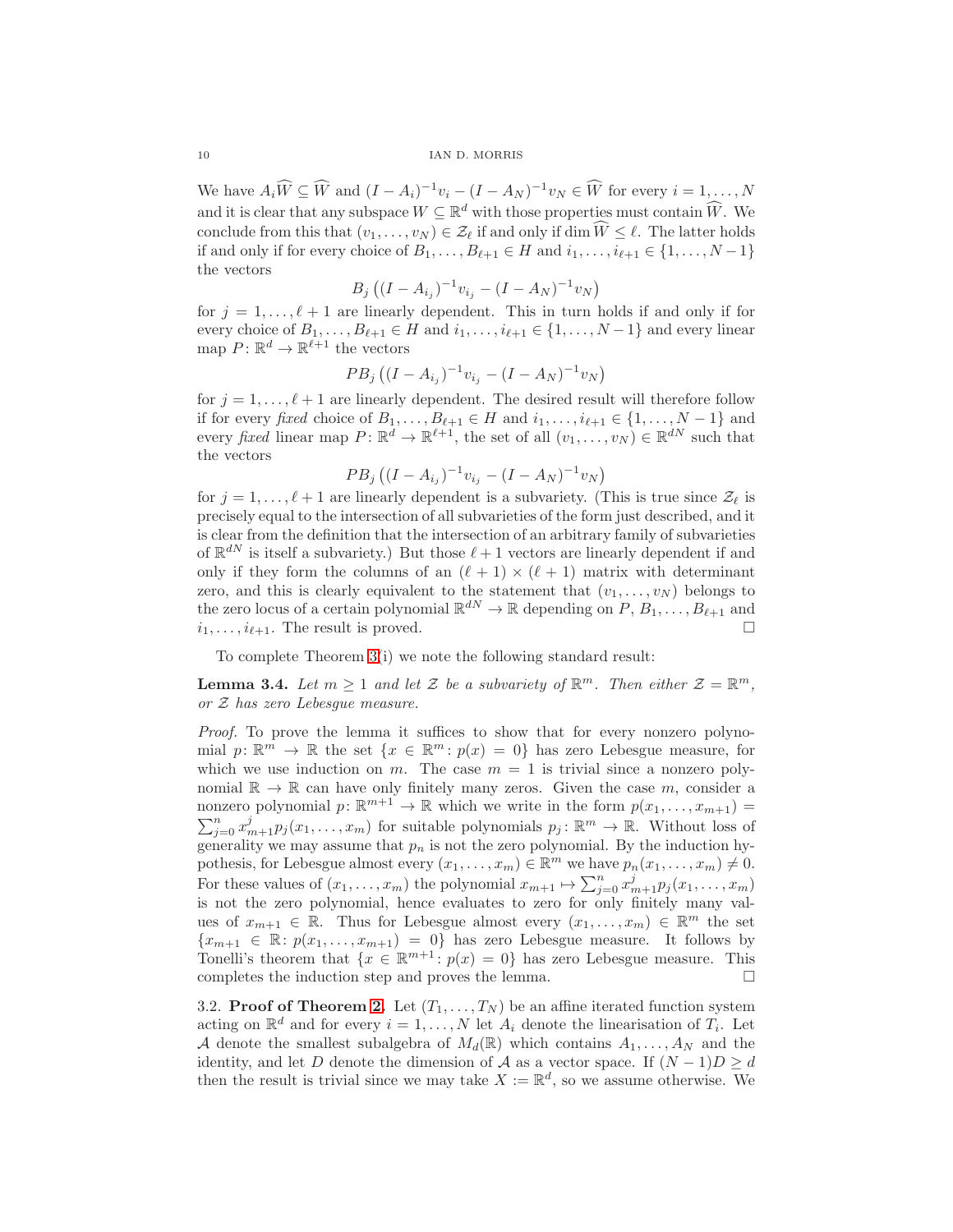will show that the property described in Theorem [3\(](#page-5-1)ii) holds with  $\ell := (N-1)D < d$ . If  $U \subseteq \mathbb{R}^d$  is a vector space of dimension  $(N-1)$ , let  $u_1, \ldots, u_{N-1}$  be a basis for U. Define

$$
W := \{ Au \colon A \in \mathcal{A} \text{ and } u \in U \}.
$$

It is clear that W is a vector space such that  $AW \subseteq W$  for every A in the subalgebra of  $M_d(\mathbb{R})$  generated by  $A_1, A_2, \ldots, A_N$ , and that  $U \subseteq W$  since  $I \in \mathcal{A}$ . Moreover we have

$$
W = \text{span} \bigcup_{i=1}^{N-1} \{Au_i : A \in \mathcal{A}\}.
$$

This is the span of a union of  $(N-1)$  subspaces of  $\mathbb{R}^d$  each of which is a linear image of  $A$  and hence each of which has dimension at most  $D$ . Consequently  $\dim W \leq (N-1)D$ . It follows by Theorem [3\(](#page-5-1)ii) that  $(T_1, \ldots, T_N)$  admits an invariant affine subspace  $X \subseteq \mathbb{R}^d$  of dimension not greater than  $(N-1)D$ . It follows from the uniqueness clause of Hutchinson's theorem that any closed, nonempty subset of  $\mathbb{R}^d$  which is mapped inside itself by every  $T_i$  must contain the attractor of  $(T_1, \ldots, T_N)$  as a subset. In particular the attractor of  $(T_1, \ldots, T_N)$  is a subset of X. The Hausdorff dimension of that attractor is therefore bounded by the dimension of X, which in turn is bounded by  $(N-1)D$ .

# 4. Acknowledgements

This research was partially supported by the Leverhulme Trust (Research Project Grant RPG-2016-194). The author thanks C. Sert, T. M. Jordan, P. Shmerkin and B. Solomyak for helpful conversations and remarks. The author also thanks two anonymous referees for suggesting a number of improvements to the exposition.

### **REFERENCES**

- <span id="page-10-1"></span>[1] BÁRÁNY, B., HOCHMAN, M., AND RAPAPORT, A. Hausdorff dimension of planar self-affine sets and measures. *Invent. Math. 216*, 3 (2019), 601–659.
- <span id="page-10-7"></span>[2] Bochi, J., and Morris, I. D. Equilibrium states of generalised singular value potentials and applications to affine iterated function systems. *Geom. Funct. Anal. 28*, 4 (2018), 995–1028.
- <span id="page-10-6"></span>[3] Edgar, G. A. Fractal dimension of self-affine sets: some examples. No. 28. 1992, pp. 341–358. Measure theory (Oberwolfach, 1990).
- <span id="page-10-5"></span>[4] Falconer, K. J. The Hausdorff dimension of self-affine fractals. *Math. Proc. Cambridge Philos. Soc. 103*, 2 (1988), 339–350.
- <span id="page-10-2"></span>[5] Feng, D.-J. Dimension of invariant measures for affine iterated function systems. Preprint arXiv:1901.0169.
- <span id="page-10-9"></span>[6] Feng, D.-J., and Shmerkin, P. Non-conformal repellers and the continuity of pressure for matrix cocycles. *Geom. Funct. Anal. 24*, 4 (2014), 1101–1128.
- <span id="page-10-3"></span>[7] HOCHMAN, M. On self-similar sets with overlaps and inverse theorems for entropy in  $\mathbb{R}^d$ . *Mem. Amer. Math. Soc. 265*, no. 1287 (2020).
- <span id="page-10-4"></span>[8] Hochman, M., and Rapaport, A. Hausdorff dimension of planar self-affine sets and measures with overlaps. *J. Eur. Math. Soc.*. To appear. Preprint arXiv:1904.09812.
- <span id="page-10-11"></span><span id="page-10-0"></span>[9] Hutchinson, J. E. Fractals and self-similarity. *Indiana Univ. Math. J. 30*, 5 (1981), 713–747.
- [10] Jungers, R. *The joint spectral radius: theory and applications*, vol. 385 of *Lecture Notes in Control and Information Sciences*. Springer-Verlag, Berlin, 2009.
- <span id="page-10-10"></span>[11] Morris, I. D. An inequality for the matrix pressure function and applications. *Adv. Math. 302* (2016), 280–308.
- <span id="page-10-8"></span>[12] Peres, Y., and Solomyak, B. Problems on self-similar sets and self-affine sets: an update. In *Fractal geometry and stochastics, II (Greifswald/Koserow, 1998)*, vol. 46 of *Progr. Probab.* Birkhäuser, Basel, 2000, pp. 95–106.